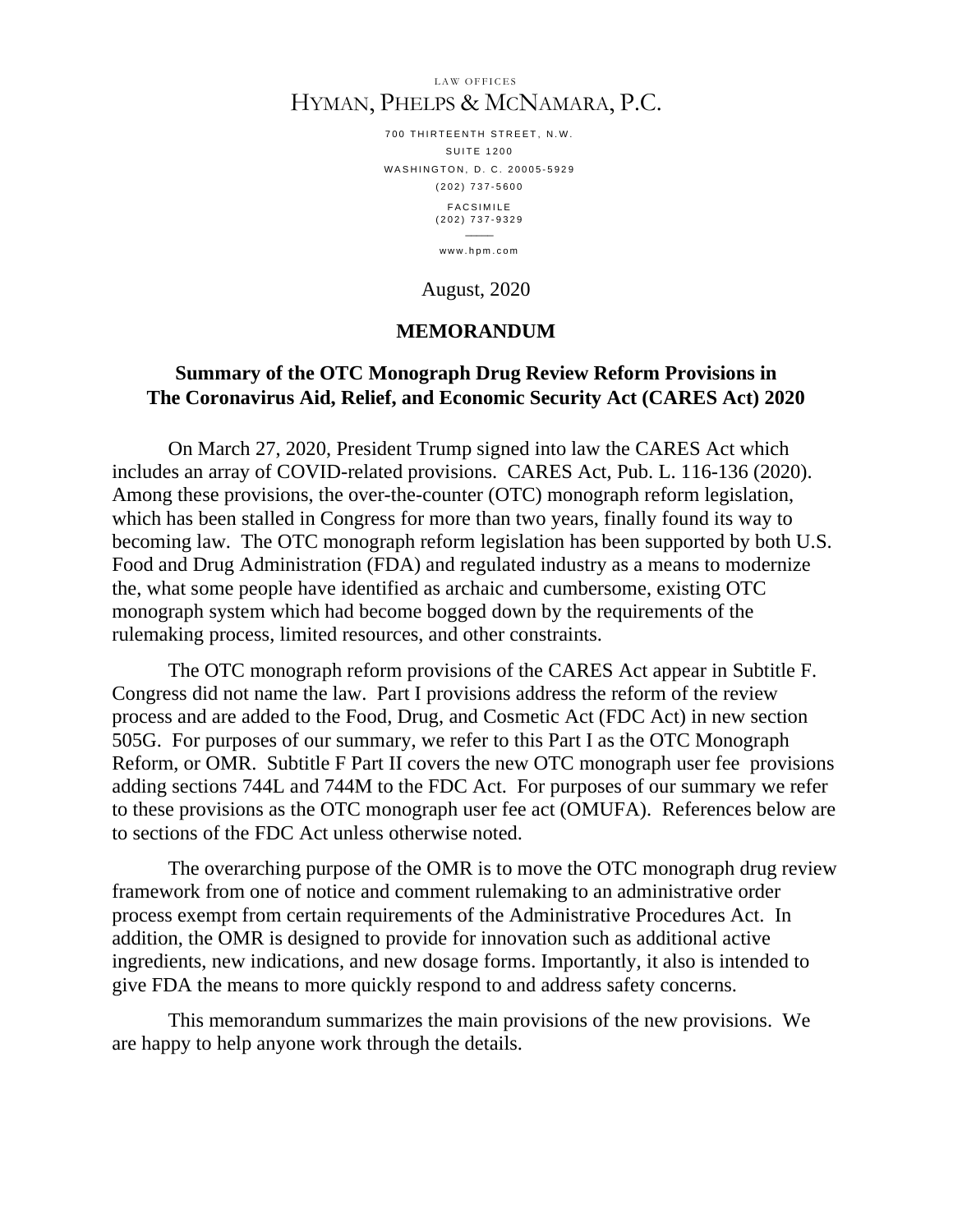# **Part I: OTC DRUG REVIEW: REFORM OF OTC MONOGRAPH DRUG REVIEW**

## **Background**

Generally, any "new drug" must undergo FDA review for safety and efficacy to obtain marketing approval before it may be legally marketed. FDC Act § 505(a). However, if the drug is "generally recognized as safe and effective" (GRASE), then it is exempt from regulation as a "new drug" and may be marketed without prior approval. Id.  $\S 201(p)(1)$ . This provision of the statute remains intact.

In 1972, FDA initiated the comprehensive review of safety, effectiveness, and labeling (that is, a review of the GRASE status) of OTC drugs then on the market, known as the OTC Drug Review, or the OTC Review. The process involved three phases of review for each category of OTC products culminating in a determination by FDA, in the form of a federal regulation, that certain active ingredients are GRASE for specific uses, and that drugs meeting those conditions may be marketed without premarket review.

Based on a review of data and other information, ingredients were classified as GRASE and not misbranded (Category I), not GRASE (Category II), or lacking sufficient data on safety or efficacy to permit classification (Category III). Part of this determination included recommendations for dosage instructions, warnings, and claims that could be made in OTC drug labeling. As part of the notice and comment rulemaking, FDA would issue an advanced notice of proposed rulemaking (ANPR), a proposed rule (also referred to as the tentative final monograph or TFM) and, finally, the final rule or final monograph which would be codified in the code of federal regulations, 21 C.F.R. part 330 et seq. While some monographs have been finalized, many have not, leaving drugs covered by those unfinished monographs in the uncertain regulatory status of being marketed under a TFM or ANPR subject to FDA's enforcement discretion for years and, in some cases, decades.

# **Revised Status of Drugs Currently Covered by the OTC Drug Review Under OMR**

- Final monographs: under OMR, final monographs are deemed final administrative orders and drugs marketed in conformity with a final monograph will not be considered a new drug requiring premarket approval.
- Unfinished monographs subject to a TFM or ANPR:
	- o Sunscreen Drugs the OMR includes provisions specifically for sunscreen drugs (discussed further below).
		- o A drug that is classified as category I for safety and effectiveness under a TFM (or ANPR) and conforms with the requirements of that TFM or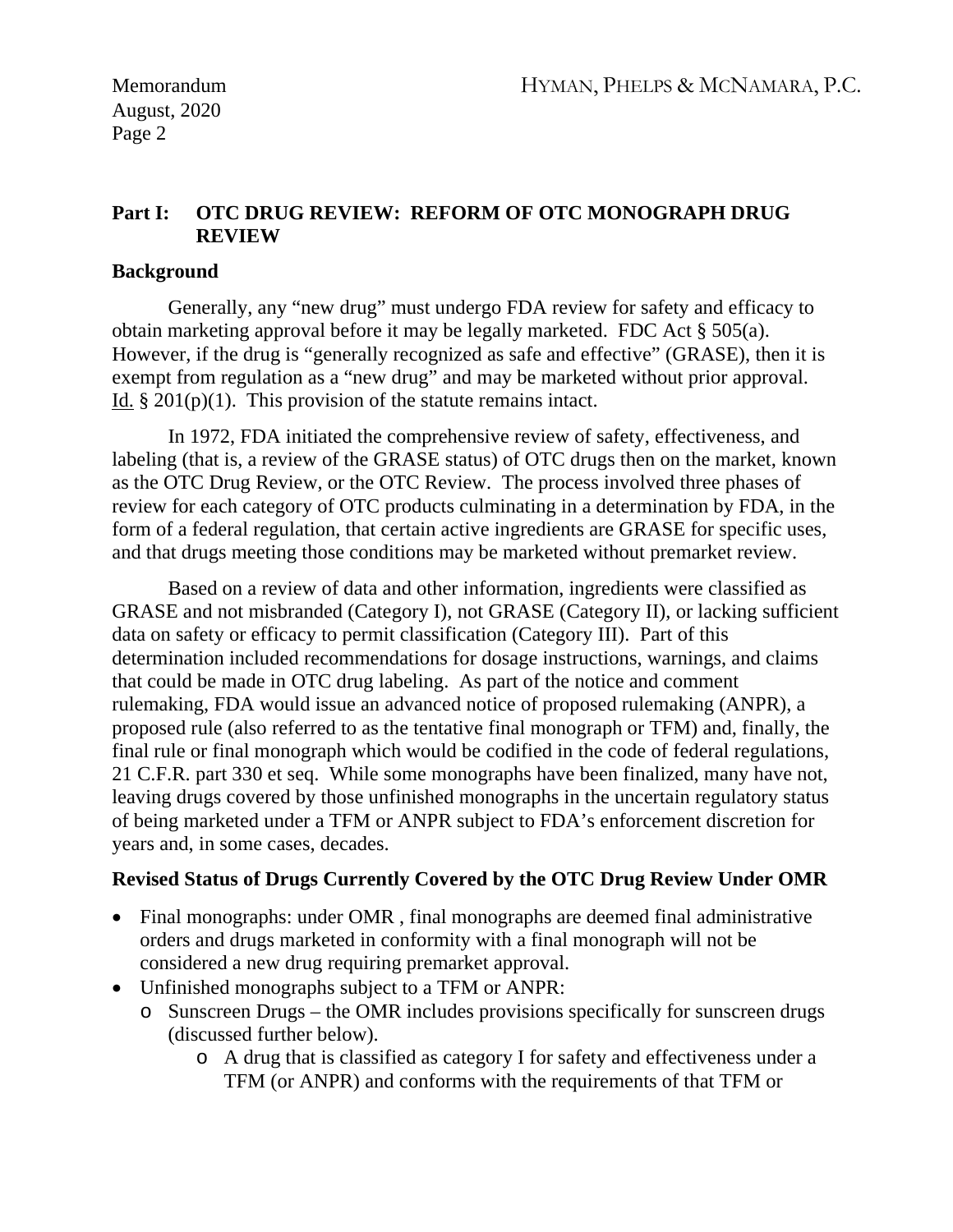> ANPR (i.e., meets the ingredient, labeling, and other conditions of the TFM or in the preamble of the ANPR) will not be considered a new drug requiring premarket approval; it will be treated as if the ANPR or TFM had been finalized.

- o A drug that is classified as category III for safety or effectiveness under a TFM and conforms with the proposed requirements of that TFM for category I ingredients also will not be considered a new drug requiring premarket approval; it will be treated as if the TFM had been finalized, unless and until FDA issues a final administrative order determining that it is not GRASE.
- o A drug that is classified as category II for safety or effectiveness under a TFM or ANPR, or category III under an ANPR is deemed a new drug requiring premarket approval. Note that a category II classification because of safety or efficacy will cause the drug to be a new drug regardless of the classification for the other requirement. Thus, a drug that was classified as category I for effectiveness but category II for safety in the TFM will be considered a new drug, unless FDA takes action to allow its continued marketing. This does not mean that a Category II drug currently on the market must be immediately removed. However, FDA could prohibit future shipments of the drug unless the Agency grants an extension, or the drug is upgraded to GRASE or gains new drug approval.
- The OMR also recognizes drugs in dosage forms existing for "a material time and a material extent" at the time of enactment as not being considered new drugs. In effect, this provision does away with the difficult-to-implement concept that to be covered by a monograph, a drug had to be in a dosage form in which the particular drug was marketed before 1972 – a provision that was proving to be less relevant as time went on, as well as difficult to enforce.

#### **New Administrative Orders**

The new framework includes an administrative order process that replaces noticeand-comment rulemaking. Orders may be issued on FDA's initiative or upon a party's request. FDA may issue an ordinary order or an expedited order.

#### *Proposed Ordinary Orders Issued on FDA's Initiative*

Orders initiated by FDA under the ordinary procedure will entail public notice, opportunity for comment, a dispute resolution procedure, an opportunity for an administrative hearing, and an opportunity for judicial review. Before FDA issues a proposed administrative order, it must "make reasonable efforts, not later than 2 business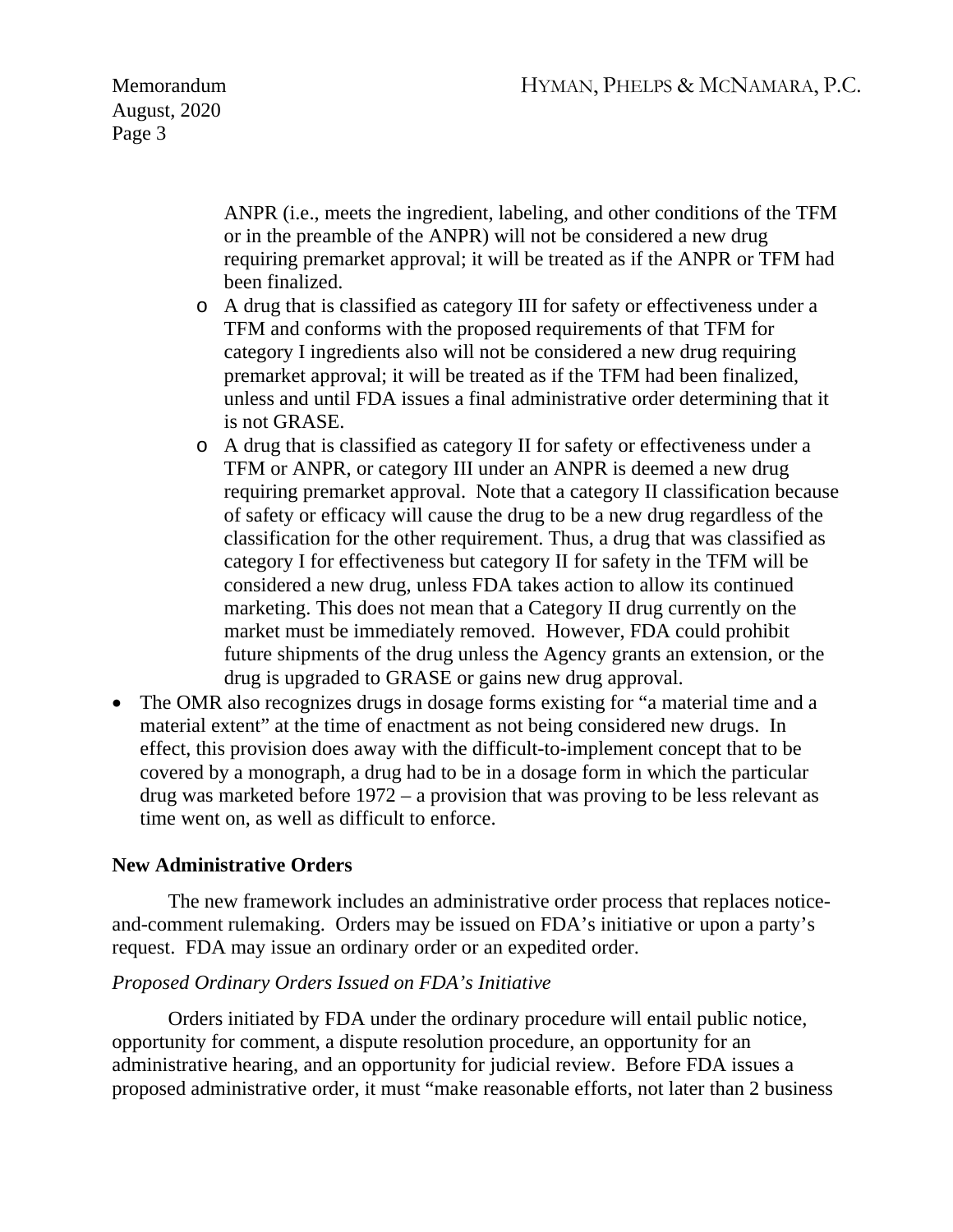days before issuance," to notify sponsors who have a drug listing in effect for drugs that will be affected by the order. The proposed order must be published on FDA's website along with the reasons for it (essentially the information that has previously been included in the Federal Register preamble for a proposed rule). FDA must publish a notice of availability of the proposed order in the Federal Register. If after the notice and comment period, FDA issues a final order, it will not take effect until after the time for requesting judicial review has expired. (See *Appeals and Hearings* below.)

## *Imminent Hazard Orders and Safety Labeling Changes*

One of the issues the OMR was designed to resolve was FDA's inability to address safety issues in a timely fashion. To that end, it includes a specific expedited procedure for administrative orders initiated by FDA. It distinguishes two types of safety issues: those that pose an "imminent hazard to the public health" and those that require certain safety labeling changes.

Imminent hazard to public health: If the Secretary of Health and Human Services (this authority may not be delegated) determines that a drug, or class or combination of drugs poses an imminent hazard to the public health, the Secretary may issue an interim final administrative order with a detailed statement of reasons for the order. As with the ordinary procedure, the Secretary must make reasonable efforts to provide notice no less than 48 hours before issuing the interim final order to those who have a listed affected drug. FDA must publish a notice about the availability of the interim final order in the Federal Register and provide for a 45-day public comment period.

Labeling safety: In the case of safety labeling changes, FDA may issue an interim final order to require a change in the labeling in a drug, or class or combination of drugs reasonably expected to mitigate a "significant or unreasonable risk of a serious adverse event associated with the drug." FDC Act § 505G(b). This type of expedited order may require new warnings and other information required for safe use of the drug. The same notice and comment period requirements as for an imminent hazard order apply.

FDA is authorized to issue an interim final order before providing an opportunity for comment, a hearing or judicial review.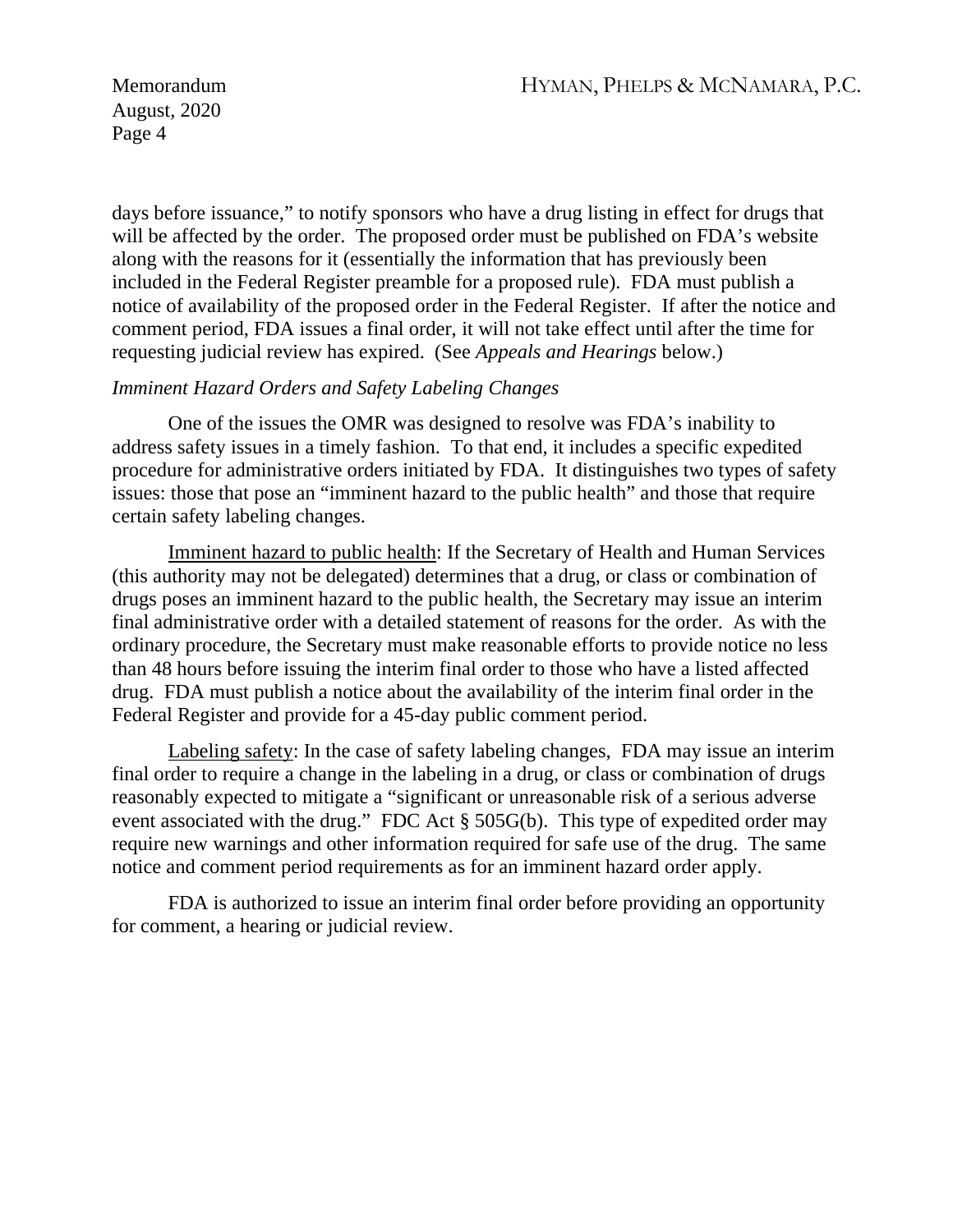#### *Orders Initiated on Request*

Any party may submit a request to FDA for an administrative order that a drug is GRASE or that a change to a condition of use of a drug is GRASE. The request must be sufficiently complete and properly formatted. The requestor may withdraw a request and if the request is withdrawn, FDA may cease its review. Procedures for dispute resolution and an administrative hearing and judicial review are provided.

The OMR defines two tiers of OTC monograph requests. A "Tier 2 OTC monograph order request" is defined as including a request for reordering existing information in the Drug Facts for an OTC monograph drug; addition of information to the "other information" section of the Drug Facts; modification to the "Directions section" of the Drug Facts label consistent with otherwise approved changes; standardization of a concentration or dose; nomenclature change; or addition of an interchangeable term and any order request which FDA determines to be Tier 2. A Tier 1 request is anything that is not Tier 2.

#### *Exclusivity*

A new concept for OTC monograph drugs is the opportunity to obtain exclusivity. An 18-month period of exclusivity is available for requestors if an order is issued for a new active ingredient or a change in an existing monograph for which new human data studies essential to issuance of the order were conducted or sponsored by the requestor (or for which requestor has an exclusive right of reference).

For purposes of exclusivity, "new human data studies" means clinical trials of safety or effectiveness including actual use studies, pharmacokinetic studies, and bioavailability studies. "Non-human data" means data from tests other than with human subjects that provide information concerning safety or effectiveness that have not been relied on and do not duplicate a study that was relied on to support a proposed or final determination that a drug is GRASE or for approval of a new drug application (NDA) or abbreviated NDA.

The period of exclusivity begins on the date the requestor may lawfully market the drug pursuant to the order. The OMR does not provide a specific remedy for violation of the exclusivity or require specific action on the part of FDA to police the marketplace for violators.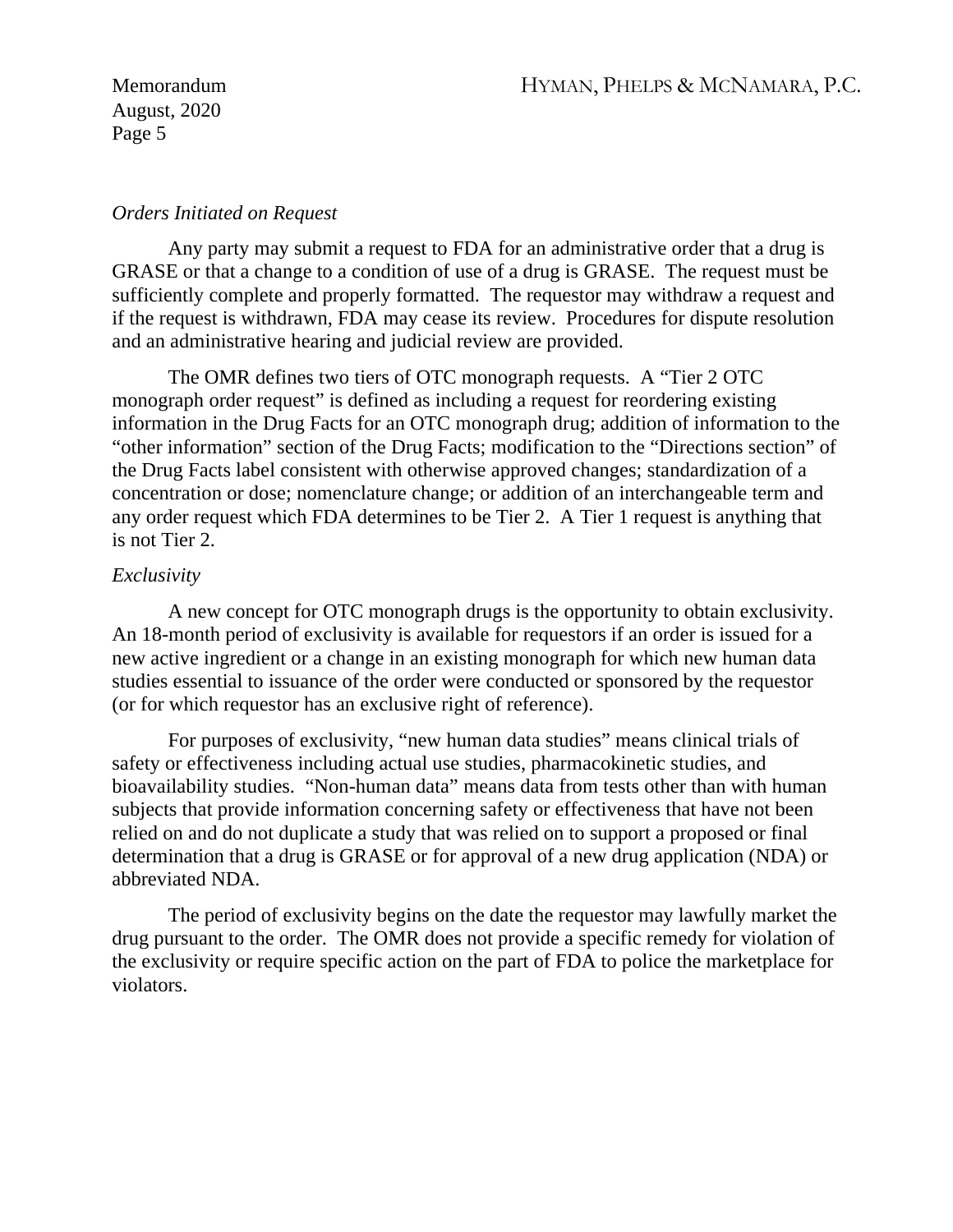#### **Appeals and Hearings Related to Final Orders**

The OMR also adds an appeal process similar to what is already available to NDA sponsors. Sponsors [text of the statute uses "requestors," but this appears to be a technical error] of drugs that will be subject to the order will have the opportunity for formal dispute resolution up to the level of the Director of the Center of Drug Evaluation and Research (CDER). The initial request for formal dispute resolution must be made within 45 calendar days after issuance of the final administrative order and for subsequent levels of appeal, within 30 calendar days of the prior decision.

If there is still a dispute after the appeals process has been exhausted, any party that participated in each stage of the formal dispute resolution may request a hearing concerning the final administrative order. Such a request must be submitted within 30 days after receipt of the final decision of the formal dispute resolution process.

FDA may deny the request for a hearing if it concerns a final order related to a drug that was in category III and for which no "human or non-human data studies" relevant to the safety or efficacy of the drug have been submitted to FDA since the issuance of the most recent TFM. "Human data studies" in this context are clinical trials including actual use studies, pharmacokinetic studies, and bioavailability studies. "Nonhuman data" are data from testing other than with human subjects which provide information concerning safety or effectiveness.

The request for a hearing will be denied if FDA determines that the request does not identify the existence of a "genuine and substantial question of material fact" after considering only information and data that are based on relevant and reliable scientific principles and methodologies. If more than one party requests a hearing for the same administrative order, a single hearing may be conducted in which all who requested a hearing may participate. The presiding officer of the hearing will be designated by the Secretary (whom we can expect will delegate to the FDA Commissioner) and must not be an employee of CDER or have been involved in the development of the relevant order or in proceedings related to the order.

A request for judicial review of the final decision must be filed within 60 days of issuance of a final order, a denial of a hearing, the date of final decision regarding a hearing, or if no hearing has been requested, the date on which the time for requesting a hearing expires. The request must be filed with an appropriate U.S. District Court of the United States.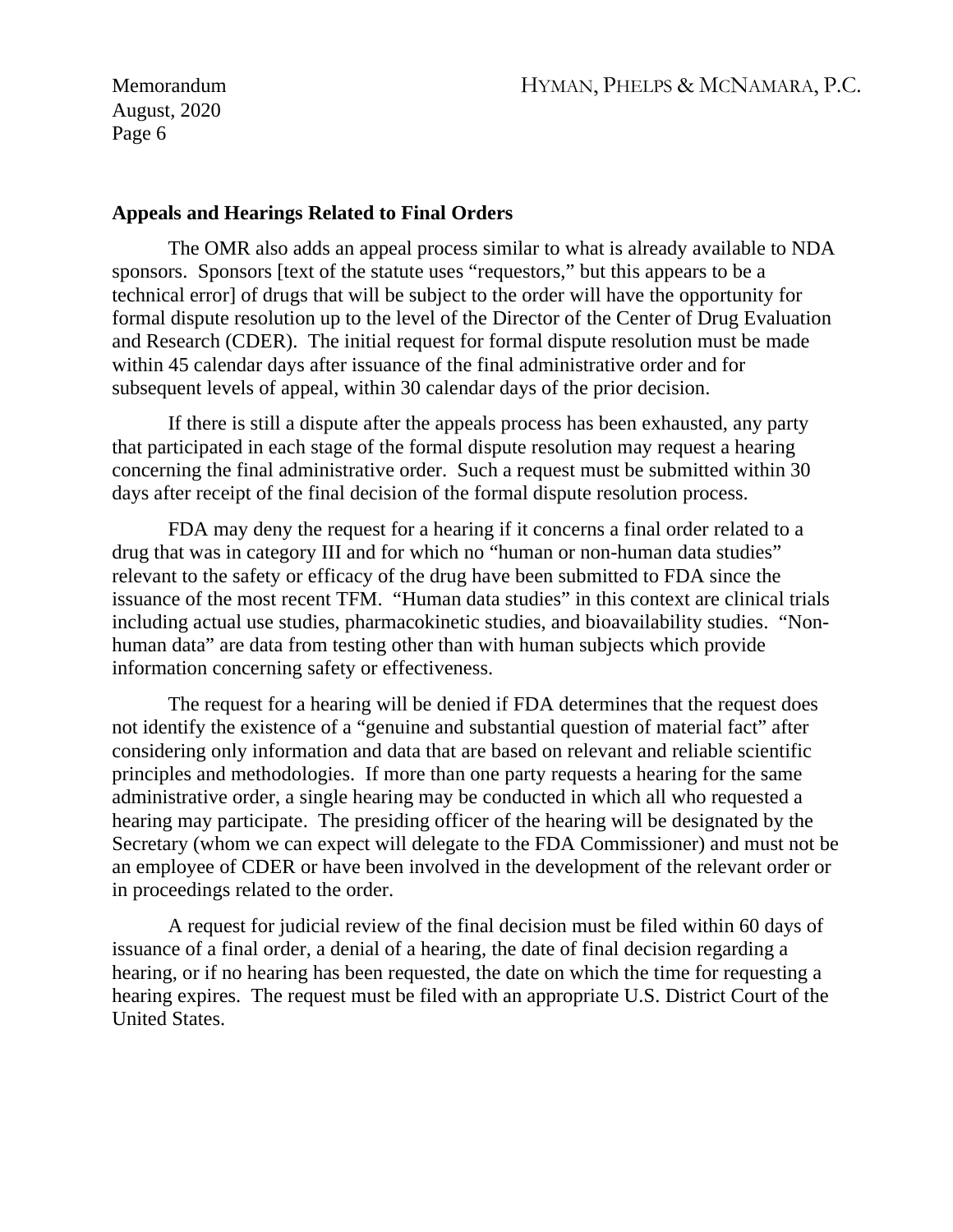#### **Minor Changes in Dosage Form**

Under the original OTC monograph system, FDA had taken the position that only those dosage forms available at the time the monograph was established were eligible for marketing under a monograph. This impediment to innovation was seen as a major shortcoming of the system and has been addressed, in part, by a new provision allowing for minor changes in dosage form without issuance of an order provided the information necessary to demonstrate that the change will not affect the safety or effectiveness of the drug or materially affect the extent of absorption or other exposure to the active ingredient compared to a "suitable reference product." Records relating to the change must be provided within 15 days of a request from FDA. If the sponsor fails to provide the requested records or FDA determines the information does not support the change, the drug as modified (i.e., in the different dosage form) will be deemed a misbranded new drug. The OMR directs FDA to issue an order and guidance on how to determine whether a change will qualify as minor.

## **Packaging**

FDA orders may include requirements for the packaging of a drug to encourage use of the drug in accordance with labeling. With some limitations, packaging requirements may include unit dose packaging, requirements for products intended for use by pediatric populations, requirements to reduce the risk of harm from unsupervised ingestion, and other appropriate conditions.

#### **Special Provisions Concerning Sunscreens and the Sunscreen Innovation Act**

As mentioned earlier, the OMR includes provisions for current OTC sunscreen monograph drugs separate and apart from those for non-sunscreen OTC monograph drugs. Specifically, the OMR provides that a sunscreen monograph drug will be considered GRASE if it conforms with the 1999 final monograph, and the testing and labeling requirements in 21 C.F.R. § 201.327. The 1999 final monograph has never been effective because it was stayed for almost 20 years until Feb. 26, 2019. At that time, FDA issued a proposal to amend and finalize the sunscreen monograph. Sunscreen Drug Products for Over-the-Counter Human Use, 84 Fed. Reg. 6,204 (Feb. 26, 2019). As explained in the proposal, FDA had concluded that changes in conditions in the nearly 20 years since the publication of the 1999 rule meant that additional safety data were needed to establish that certain of the active ingredients included in the 1999 monograph are GRASE for use in sunscreen products. The 2019 proposed rule (the TFM) was comprehensive in that it addressed the standards for safety, dosage forms, testing, and labeling of sunscreen drug product. However, the OMR does not reference the 2019 TFM and instead refers to the 1999 final monograph. Likely this is the result of the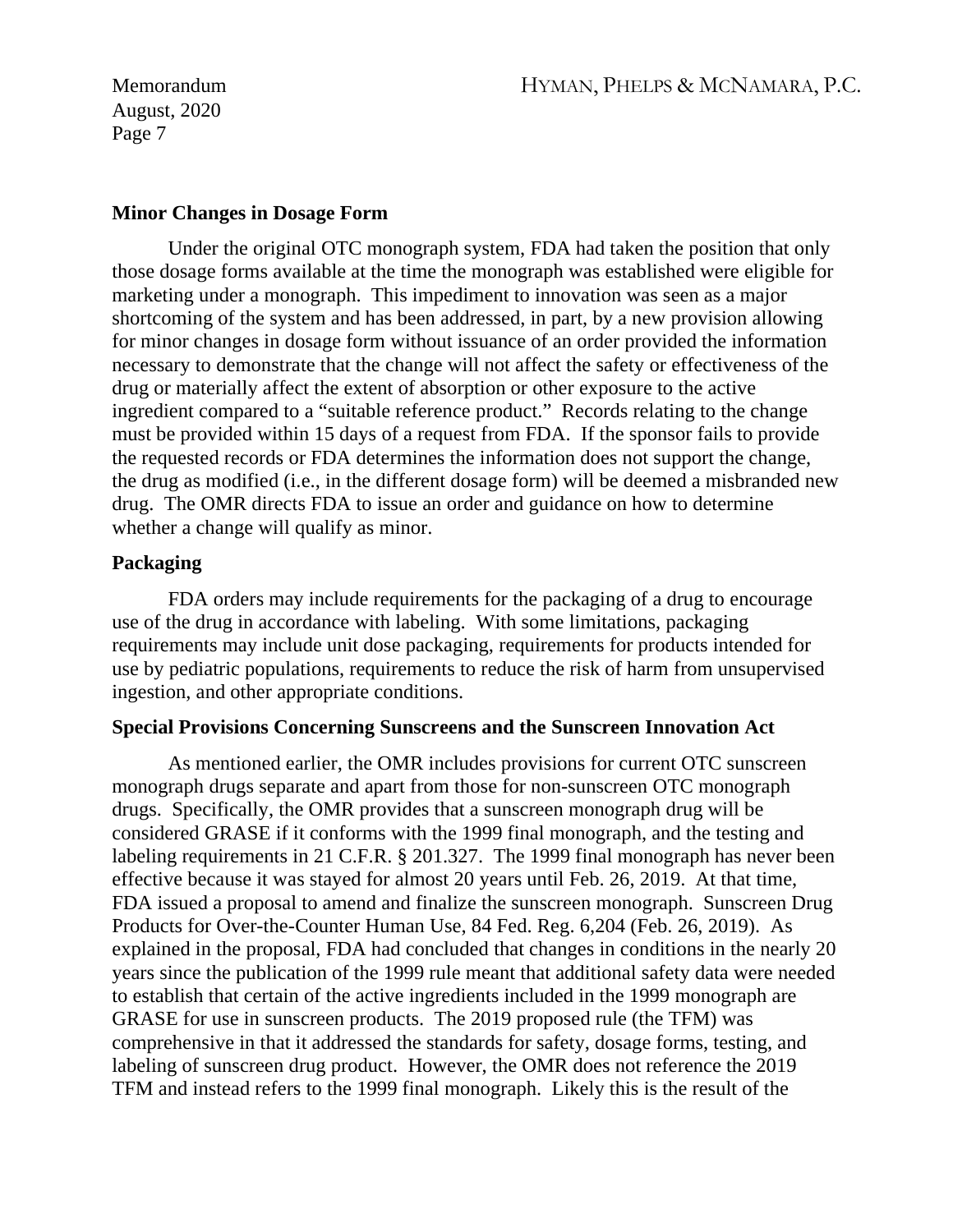legislation languishing in Congress for several years even after the House and Senate were in accord on almost all its provisions.

Although the OMR states that the 1999 sunscreen monograph drug products will be considered GRASE, it also mandates that FDA amend and revise the 1999 sunscreen monograph. Specifically, no later than 18 months after enactment of the OMR , FDA must issue a revised order with an effective date of at least one year after the publication of the revised order. The OMR does not specify the contents of the amendments. However, if the revised order does not include provisions related to sun protection factors (SPFs) and all known dosage forms, FDA must submit a report to the authorizing committees with a rationale and plans to address those provisions. Since provisions regarding SPFs and dosage forms were addressed in the 2019 TFM, that TFM seems an excellent starting point for the mandated revised order.

The OMR also includes provisions regarding orders pending under the 2014 Sunscreen Innovation Act (SIA), which provided a process for the review of safety and effectiveness of OTC sunscreen active ingredients for which Time and Extent Application (TEA) had been pending for more than a decade. However, since FDA never proposed any orders under the SIA and, under the OMR, the SIA will sunset at the end of fiscal year 2022, the provisions addressing the SIA are unlikely to be relevant for anyone.

#### **Pediatric Indications for Cold and Cough Products**

For quite some time, FDA has been in the process of revisiting the pediatric doses of cold and cough products because of concerns about safety. Although the OMR does not set a deadline or specify a timeline for FDA, it does require that FDA annually submit a letter describing its progress in the evaluation of cough/cold monograph drugs marketed under the final monograph for children under age six. Once FDA has finalized its evaluation and issued a final order addressing cold and cough products for this category of children, the obligation to submit annual letters ends.

#### **Guidances**

The OMR requires that FDA issue several guidances, including guidance on:

- o the procedures and principles for formal meetings between FDA and sponsors or requestors;
- o the format and content of data submissions;
- o the format of electronic submissions;
- o consolidated proceedings for appeal and related procedures; and,
- o recommendations on the information required to support a minor change in dosage form.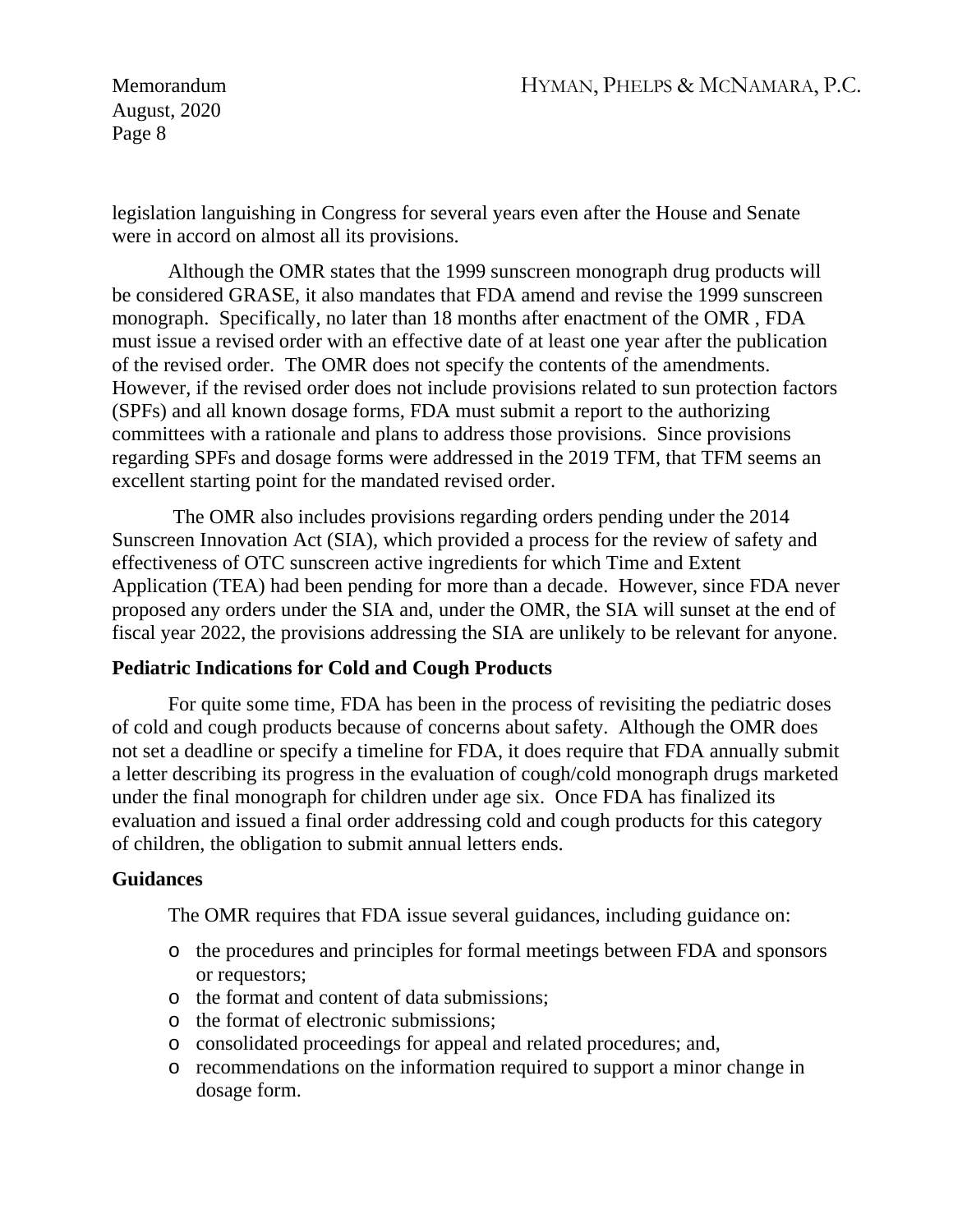#### **Miscellaneous**

A GRASE determination will constitute a finding that the drug is safe and effective and may be relied upon for purposes of an application under section 505(b)(2). All submissions must be electronic. Provisions are included to allow for certain information submitted by industry to not be made public. FDA is directed to establish procedures for allowing industry to meet with FDA to obtain advice on studies and submissions, and to facilitate efficient participation by multiple sponsors or requestors in various proceedings.

## **Timing/FDA Goals Letter**

Other than for certain actions, such as those related to the sunscreen monograph, the OMR does not specify the timing of actions by FDA. Those are described in FDA's goals letter incorporated by reference into the law.

On June 7, 2017, FDA submitted to Congress a user fee goals document describing its planned activities if Congress were to enact a monograph reform bill and authorize FDA to charge user fees. FDA, Over-the-Counter Monograph User Fee Program Performance Goals and Procedures - Fiscal Years 2018-2022 (Goals Letter), [https://www.fda.gov/media/106407/download.](https://www.fda.gov/media/106407/download) FDA prepared this goals letter in cooperation and based on discussions with stakeholders, and on the then proposed OTC monograph review bill.

The Goals Letter details how FDA plans to implement the various provisions of the OMR. Broadly speaking, the goals for the first five years are:

- Building basic infrastructure to meet the goals of monograph reform (hiring and training new personnel and development of information technology)
- Enabling industry-initiated innovation
- Enabling streamlining of industry and FDA safety efforts
- Enabling efficient completion of Category III final GRASE (determinations requested by industry or initiated by FDA (or mandated by Congress))
- Development of measures to track success and agency accountability

As mentioned above, FDA must develop several guidances laying out procedures applicable for the revised OTC drug review process. As explained in the Goals Letter, FDA expects that its activities in the first three years will focus on building infrastructure and developing guidance and procedures to implement the provisions under the OMR, specifically the procedures concerning industry requests for orders. FDA set timelines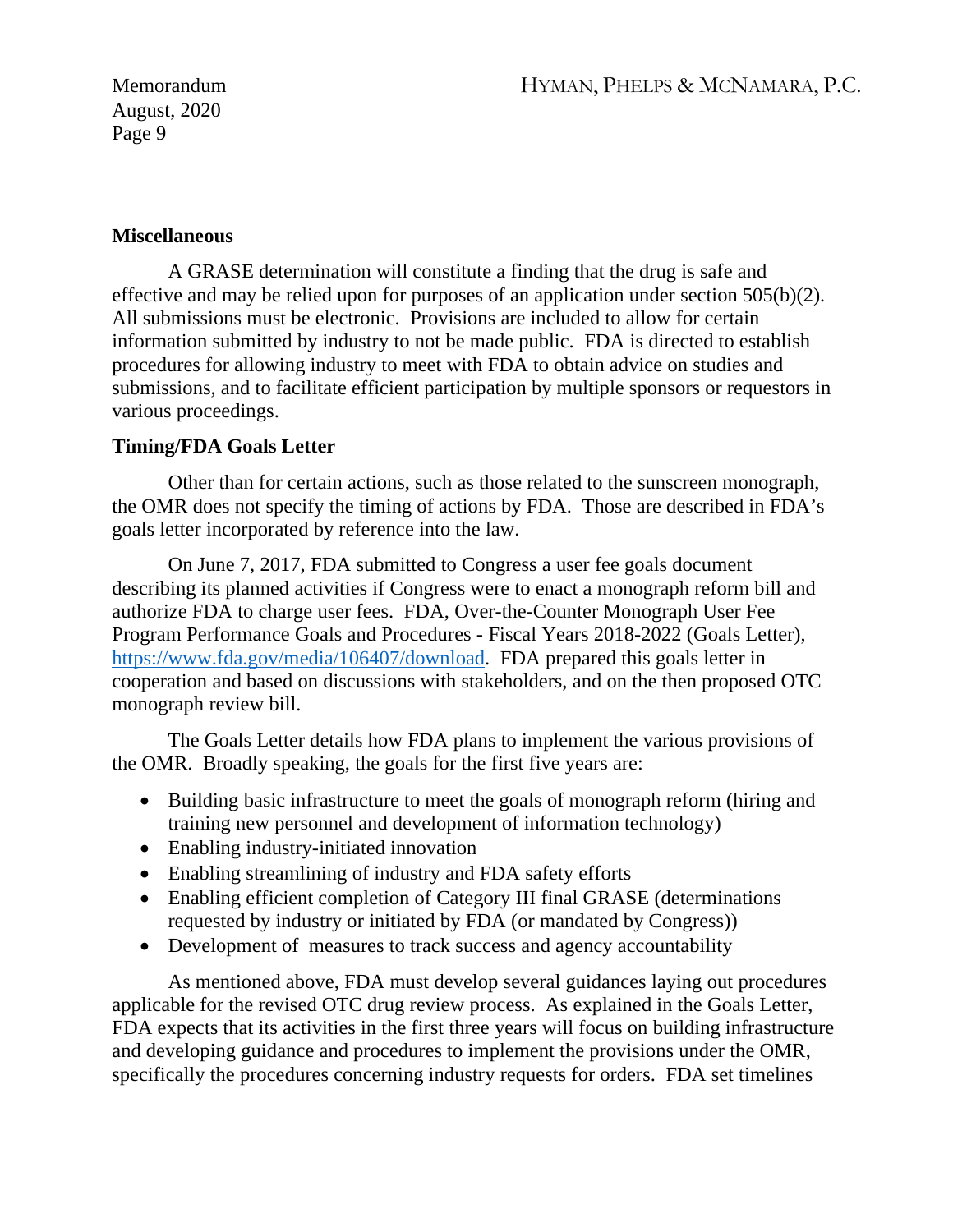and performance goals for industry requests for orders submitted in year 4 and 5. Requests submitted before year 4 will be reviewed as time permits, in order of receipt.

As noted in the Goals Letter, FDA's activities will not be limited to the activities included in summary table, Table II.J.3. The monograph review staff will also be involved in many "baseline" activities, which at that time included finalizing the rulemaking for antiseptics as well as activities under the SIA. As detailed in the Goals Letter, FDA committed to publish, by October 1 of each year, a nonbinding listing of monograph issues FDA intends to address in the next three years.

## **Part II: USER FEES; THE OTC MONOGRAPH USER FEE ACT**

A core component of OTC monograph reform is the introduction of a user fee program, the OTC Monograph User Fee Act (OMUFA).

As noted previously, the process of completing and updating monographs had moved at a glacial pace in large part due to FDA's lack of resources. Because OTC monograph drugs are not required to obtain an NDA or abbreviated NDA, the resources provided by other user fee programs (PDUFA and GDUFA) have not been allocated for use in developing monographs. In 2016, FDA initiated meetings and discussions with stakeholders about the potential of a user fee program for OTC monograph drugs. See Over-the-Counter Monograph User Fees: Public Meeting; Request for Comments, 81 Fed. Reg. 29,275 (May 11, 2016). FDA indicated that the creation of a user fee program could result in a "stable and predictable source of adequate funding" that would allow FDA to more quickly complete OTC drug reviews. Id. at 29, 277. FDA, industry, and other stakeholders agreed that a user fee program was needed to support the modernization of OTC monograph activities. The resources generated by a user fee program would be used to support improving the timeliness of review activities, facilitating innovation on behalf of consumers, and enabling the agency to better respond to urgent safety issues.

Fees authorized by OMUFA will be dedicated to OTC monograph drug activities, as set forth in the goals letter.

#### **Facility Fees**

Under new section 744M, each person that owns a monograph drug facility on December 31 or at any time in the preceding year shall be assessed a facility fee unless the facility has ceased all activities related to monograph drugs by December 30 of the year immediately preceding the applicable fiscal year. For example, for the user fees to be assessed for FY2021 (the first year for which the fees will be assessed), the relevant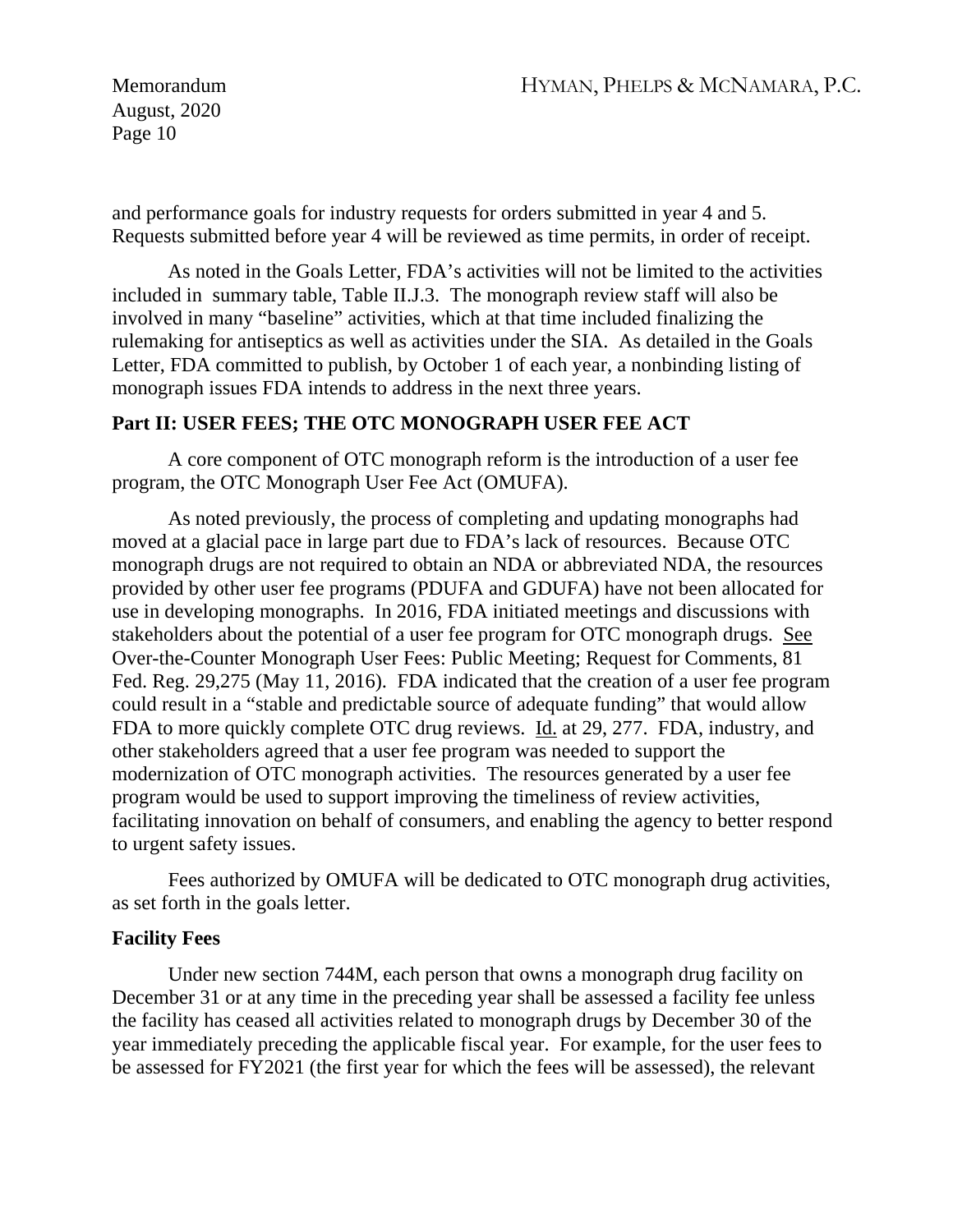date to determine if a facility is subject to a fee will be whether the facility was registered on December 30, 2019.

The Act provides that FDA must set the facility fee for FY2021 no later than the second Monday in May 2020 (i.e., May 11, 2020). In subsequent years, FDA must set the fee no later than the second Monday in March. However, the date is not relevant in light of the provision that FDA may only collect and obligate user fees in the amount provided in advance in an appropriations act. As of August 2020, legislation providing appropriation for the user fees has not been enacted. Thus, when fees will be due remains uncertain.

Facility fees will be due 45 days after FDA publishes the notice setting forth the fee amount. For subsequent years, the facility fees will be due the later of the first business day in June or the first business day after enactment of the appropriations authority. Failure to pay the facility fee within 20 days after the due date causes all the drugs manufactured by the facility to be misbranded. Moreover, the "delinquent" facility will be placed on a public arrears list. Fees not received by FDA after a grace period will be treated as a U.S. government claim.

OMUFA defines two types of facilities subject to fees, OTC monograph drug facilities and contract manufacturing organizations. Contract manufacturing organizations are subject to 2/3 of the fee for an OTC monograph drug facility.

New FDC Act § 744L defines an "OTC monograph drug facility" as a foreign or domestic entity at "one geographic location or address engaged in [the] manufacturing or processing the finished dosage form of an OTC monograph drug." Separate buildings in one geographic location under the supervision of the same local management are treated as a single facility. The term monograph drug facility does not include research suppliers, testing facilities, and entities that are solely engaged in placing outer packaging on packages containing multiple products when the products included are already in final packaged form. The term "Contract manufacturing organization" is defined as a monograph drug facility where neither the owner nor any affiliate sells the OTC monograph drug produced at the facility directly to wholesalers, retailers, or consumers in the United States.

The target fee collections from facility fees are set for FY2021 through FY2025. As with other user fee programs, the OMUFA is subject to reauthorization which will set target fee collections for subsequent years.